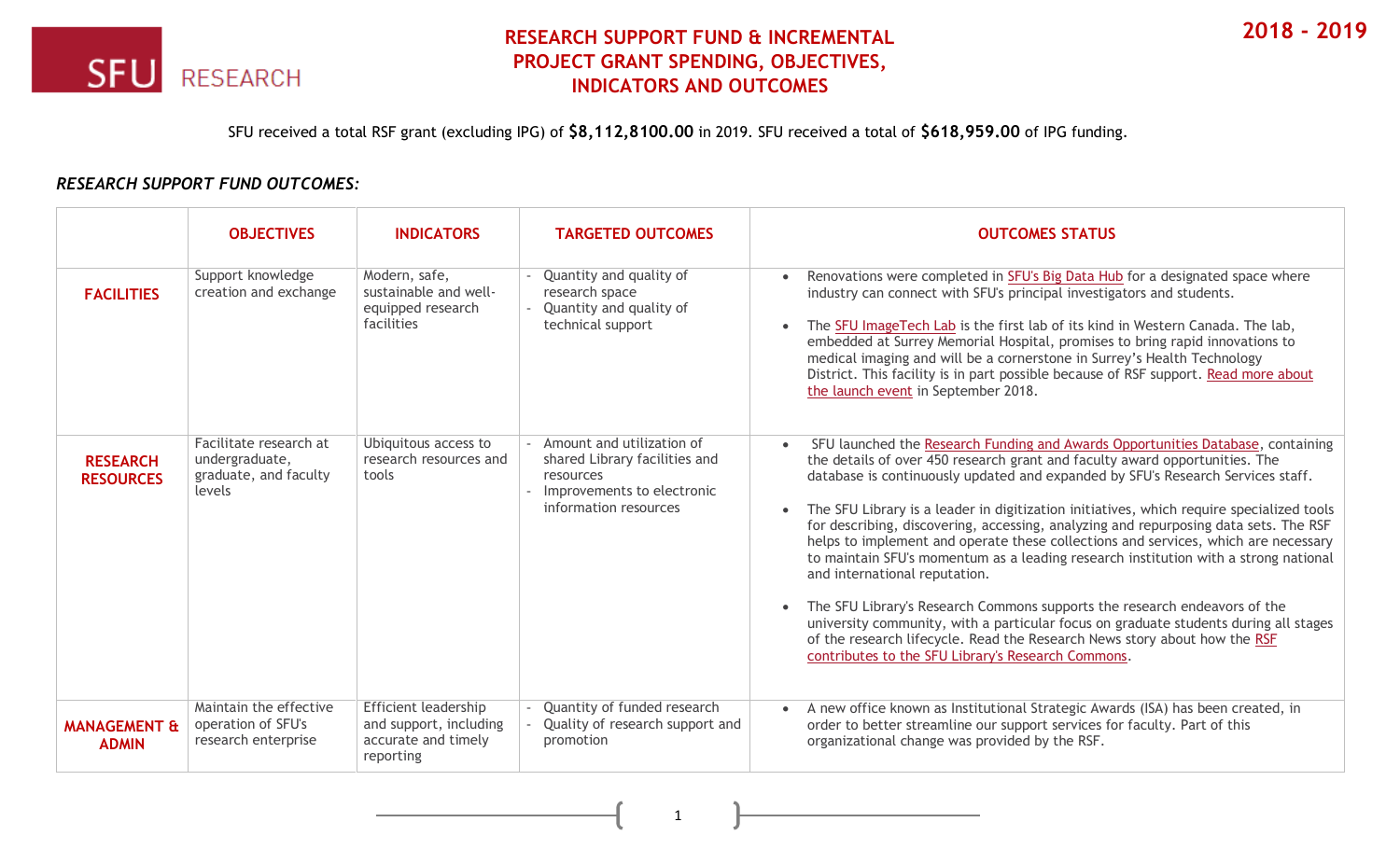|                                                                                         |                                                                                   |                                                                                 | Effectiveness of information<br>systems                                                                                                                                                                                                      | • SFU's Research Services team assists SFU faculty members in obtaining and<br>administering financial support for their research. Read the Research News story<br>about how the RSF maximizes the benefits of SFU's Research Services.                                                                                                                                                                                                                                                                                                                                                                                                                                                                                                                                                                                                                                                                                                                                                |
|-----------------------------------------------------------------------------------------|-----------------------------------------------------------------------------------|---------------------------------------------------------------------------------|----------------------------------------------------------------------------------------------------------------------------------------------------------------------------------------------------------------------------------------------|----------------------------------------------------------------------------------------------------------------------------------------------------------------------------------------------------------------------------------------------------------------------------------------------------------------------------------------------------------------------------------------------------------------------------------------------------------------------------------------------------------------------------------------------------------------------------------------------------------------------------------------------------------------------------------------------------------------------------------------------------------------------------------------------------------------------------------------------------------------------------------------------------------------------------------------------------------------------------------------|
| <b>REGULATORY</b><br><b>REQUIREMENTS</b>                                                | Maintain the highest<br>level of ethical and safe<br>conduct for research         | Compliance with<br>regulatory, financial,<br>and funding agency<br>requirements | Compliance with CCAC, Tri-<br><b>Council Policy Statement</b><br>Quantity and quality of<br>regulatory and technical<br>support                                                                                                              | RSF provides the creation and support of regulatory bodies, such as SFU's Research<br>$\bullet$<br>Ethics and technical support for Animal Care.<br>Research Ethics educates researchers in the policies and process of research ethics<br>and ethics review and facilitates the review process conducted by the SFU Research<br>Ethics Board and its subcommittees.<br>Without the RSF support, animal research at SFU would be compromised and in<br>many cases could not be performed. Without this support, the facilities and services<br>for the proper and humane treatment of animals in our care would not function<br>properly.                                                                                                                                                                                                                                                                                                                                              |
| <b>INTELLECTUAL</b><br><b>PROPERTY &amp;</b><br><b>KNOWLEDGE</b><br><b>MOBILIZATION</b> | Mobilize research for<br>social and economic<br>benefit                           | Intellectual property<br>and technology<br>transfer activity                    | Quantity and quality of IT/tech<br>transfer activity                                                                                                                                                                                         | The RSF covers the salaries of staff within Industry Engagement (IE). These positions<br>help SFU researchers build effective working relationship with communities,<br>industries, governments, NGOs and non-profits to increase the solution capability of<br>SFU innovators.<br>The IE leadership team has recently completed the full hiring process, and all<br>positions are in place for IE to run at full capacity. See the Research News story<br>about how the RSF contributes to the success of the IE leadership team                                                                                                                                                                                                                                                                                                                                                                                                                                                      |
| <b>OVERALL</b><br><b>IMPACTS</b>                                                        | Achieve national and<br>international leadership<br>in research and<br>innovation | <b>Outcomes of SFU's</b><br>strategic research and<br>innovation initiatives    | - Attraction of outstanding<br>faculty and students<br>Growth of research funding<br>- Number of research<br>collaborations<br>- Recognition of research and<br>innovation excellence<br>Contributions to economic and<br>social development | Two new Canada 150 Research Chairs started at SFU in 2018 and 2019: Caroline<br>Colijn, Imperial College mathematician, Chair in Mathematics for Infection,<br>Evolution and Public Health, in the Department of Mathematics, and Wendy Hui<br>Kyong Chun from Brown University, Chair in New Media, in the School of<br>Communication.<br>Three SFU faculty members were named Fellows to the Royal Society of Canada<br>(RSC), while an additional two SFU faculty members were named as College<br>Members, Artists and Scientists. See SFU News story.<br>SFU and Fraser Health unveiled the new world-class medical imaging research<br>facility-SFU ImageTech Lab-the first of its kind in Western Canada. The lab will<br>advance treatment of brain disorders and diseases. See the SFU News story.<br>SFU was once again named the top comprehensive university in Canada. It's the 10th<br>time in the past 11 years that SFU has been named first in this category. See SFU |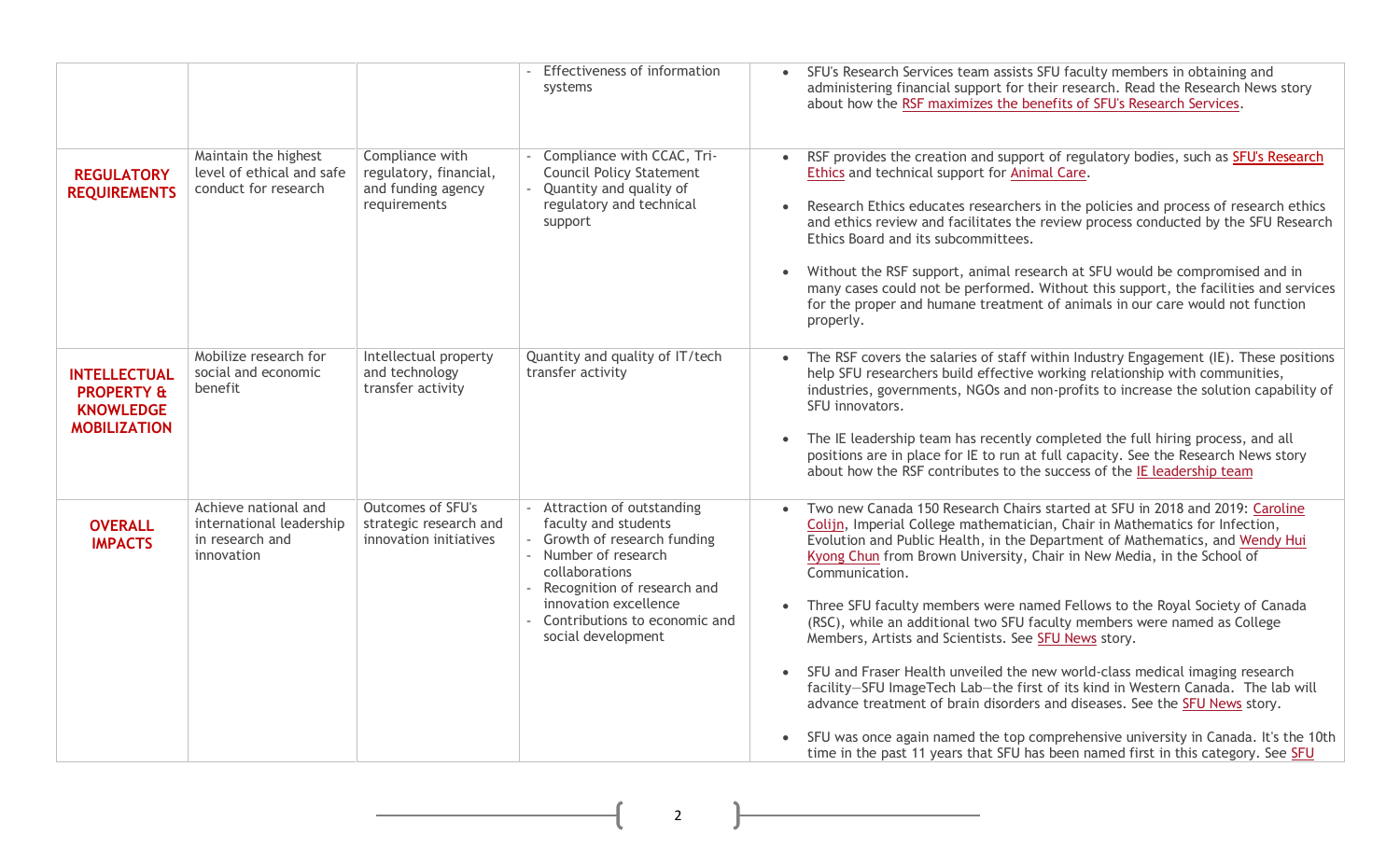| News story.                                                                                                                                                                                                                                                                                                                          |
|--------------------------------------------------------------------------------------------------------------------------------------------------------------------------------------------------------------------------------------------------------------------------------------------------------------------------------------|
|                                                                                                                                                                                                                                                                                                                                      |
| The Canadian Statistical Sciences Institute (CANSSI) launched its national<br>headquarters at SFU's Big Data Hub. This collaboration between SFU and CANSSI<br>creates a powerful opportunity to leverage the strengths of both institutions and to<br>advance Canadian stastical sciences for the 21st century. See SFU News story. |
| SFU has an international footprint of partnerships with 2947 institutions worldwide,<br>in 125 countries.                                                                                                                                                                                                                            |
| Over the last 15 years, SFU has increased its research capacity more than two-fold,<br>having surpassed \$100M in 2013 and reached \$142.6M in 2018.                                                                                                                                                                                 |
| SFU continues to be a leader in big data and innovation, as seen through SFU's Big<br>Data Initiative, and the university's innovation strategy, SFU Innovates.                                                                                                                                                                      |
| SFU Innovates programs, such as RADIUS SFU, SFU VentureLabs and Coast Capital<br>Savings Venture Connection, continue to inspire social change and drive economic<br>transformation.                                                                                                                                                 |
|                                                                                                                                                                                                                                                                                                                                      |

## *INCREMENTAL PROJECT GRANT OUTCOMES:*

|                                                                                                                                                   | <b>OBJECTIVES</b>                                                                      | <b>INDICATORS</b>                                                                              | <b>TARGETED OUTCOMES</b>                                                                  | <b>OUTCOMES STATUS</b>                                                                                                                                                                                                                                                                                                                                                                                                                                                                                                                                                                                                                                                   |
|---------------------------------------------------------------------------------------------------------------------------------------------------|----------------------------------------------------------------------------------------|------------------------------------------------------------------------------------------------|-------------------------------------------------------------------------------------------|--------------------------------------------------------------------------------------------------------------------------------------------------------------------------------------------------------------------------------------------------------------------------------------------------------------------------------------------------------------------------------------------------------------------------------------------------------------------------------------------------------------------------------------------------------------------------------------------------------------------------------------------------------------------------|
| <b>INNOVATION &amp;</b><br><b>COMMERCIALIZATION</b><br><b>(INTELLECTUAL)</b><br><b>PROPERTY &amp;</b><br><b>KNOWLEDGE</b><br><b>MOBILIZATION)</b> | Support a number of<br>promising technologies<br>in both clean tech and<br>health tech | Indicator 1:<br>The number of inventions<br>disclosed.<br>Indicator 2:<br>The number of patent | Provide support for the cost of<br>legal fees<br>Provide dedicated technology<br>managers | IPG funds enabled SFU's Industry Engagement office to provide increased support<br>for clean tech and health tech promising technologies, primarily through IPG<br>support of staff salaries and legal fees. SFU's Industry Engagement office provides<br>support to innovators at SFU by assessing the potential of new technologies and<br>research innovations.                                                                                                                                                                                                                                                                                                       |
|                                                                                                                                                   |                                                                                        | applications submitted.<br>Indicator 3:<br>The number of patents<br>and licenses issued.       |                                                                                           | Industry Engagement services are broad, including confidential invention disclosure<br>reviews, technology assessments, patentability reviews, market assessments, and<br>assistance for intellectual property protection and commercialization. In addition,<br>the Industry Engagement office matches industry and community partners with<br>technologies, innovations, and researchers. IPG support during this fiscal year<br>contributed toward the salaries of Industry Engagement staff, including to<br>technology managers who assisted researchers in building effective working<br>relationships with communities, industries, governments, Non-governmental |